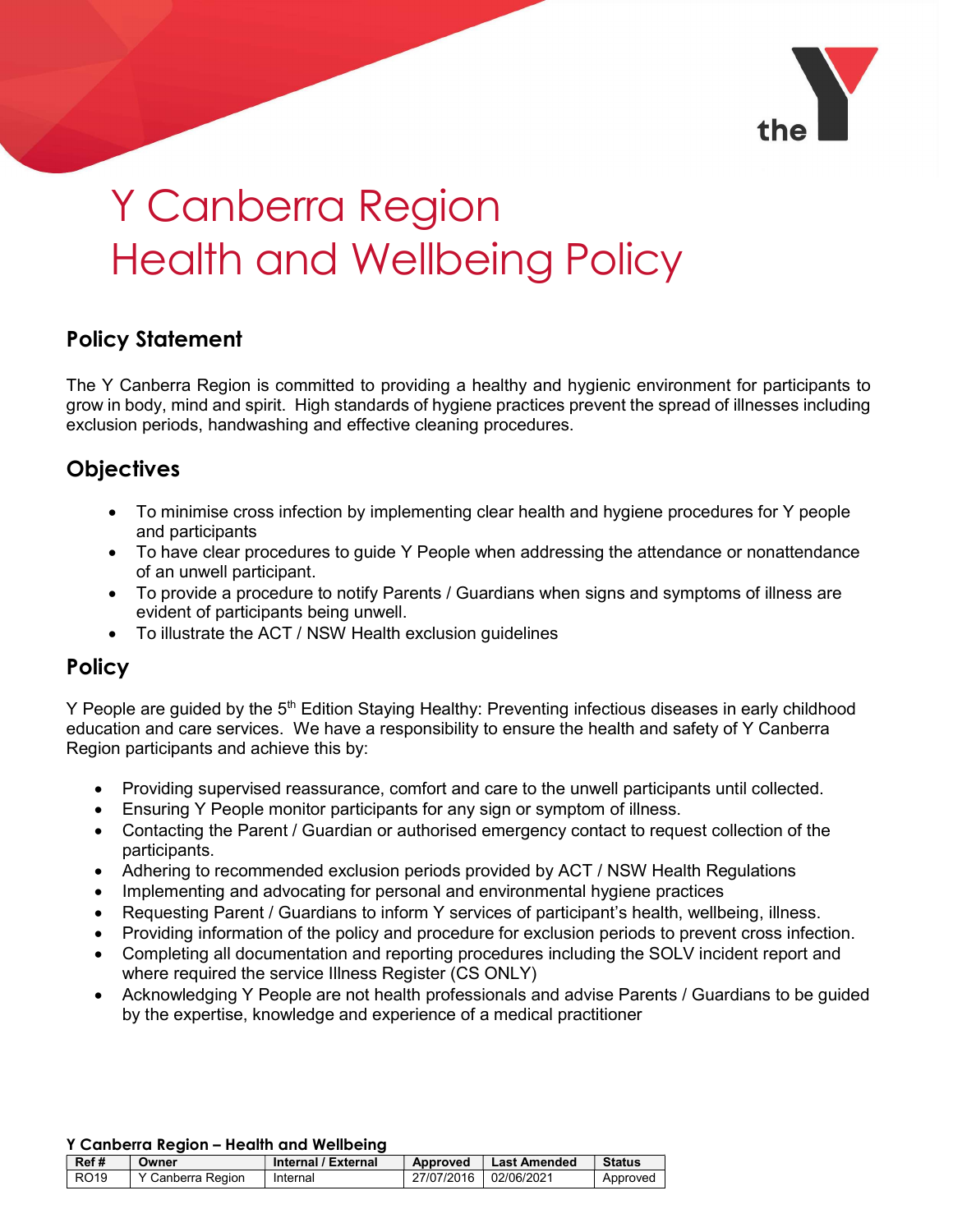

# Procedure

#### Infection, Illness and Exclusion

Participants with an infection or illness as defined below are not able to attend or remain at the service. This procedure is implemented to protect the health and wellbeing of all participants in Y Canberra Region services and programs.

A participant who presents with any of the following symptoms cannot be admitted or remain at the service / program.

- ear, eye or discolored nasal discharge
- an undiagnosed rash
- high temperature of 38 degrees or above.
- infectious sores or diseases
- infectious vomiting and/or diarrhoea
- an unwell participant (asthma, difficulty breathing, barking cough, rib retraction etc.).
- following surgery (medical certificate required to return)

#### Ear, Eye or Nose discoloured discharge

- Discharge coming from the ear, eye or nose Parents / Guardians are asked to collect participants from care (if not related to teething and able to cope with the day)
- Consider if the discharge is accompanied by other symptoms such as a temperature
- Ensure contact with other participants is limited where possible
- Maintain effective handwashing procedures

#### Ear Infections

Ear infections include inflammation and infection of the middle ear. Symptoms may include:

- Signs of a cold (runny nose, sore throat, cough)
- Pains in the ear
- Runny fluid or pus
- Pulling at ear
- Fever
- Not eating
- Limited hearing
- Diarrhoea or vomiting

## **Conjunctivitis**

Conjunctivitis is an eye condition where the white part of the eye becomes inflamed, infected and irritated and could include yellow discharge from the eye. Conjunctivitis is highly infectious and is spread by coming into contact with the eye secretions (via direct contact, clothing and items which have come into contact with the eye secretions. Exclusion is required until this discharge has ceased.

| <b>Ref</b>  | Owner                        | Internal / External | Approved   | <b>Last Amended</b> | <b>Status</b>   |                |
|-------------|------------------------------|---------------------|------------|---------------------|-----------------|----------------|
| <b>RO19</b> | <sup>:</sup> Canberra Region | Internal            | 16/06/2021 | 16/06/2021          | <b>APPROVED</b> | Paae<br>$\sim$ |
|             |                              |                     |            |                     |                 | ຼ              |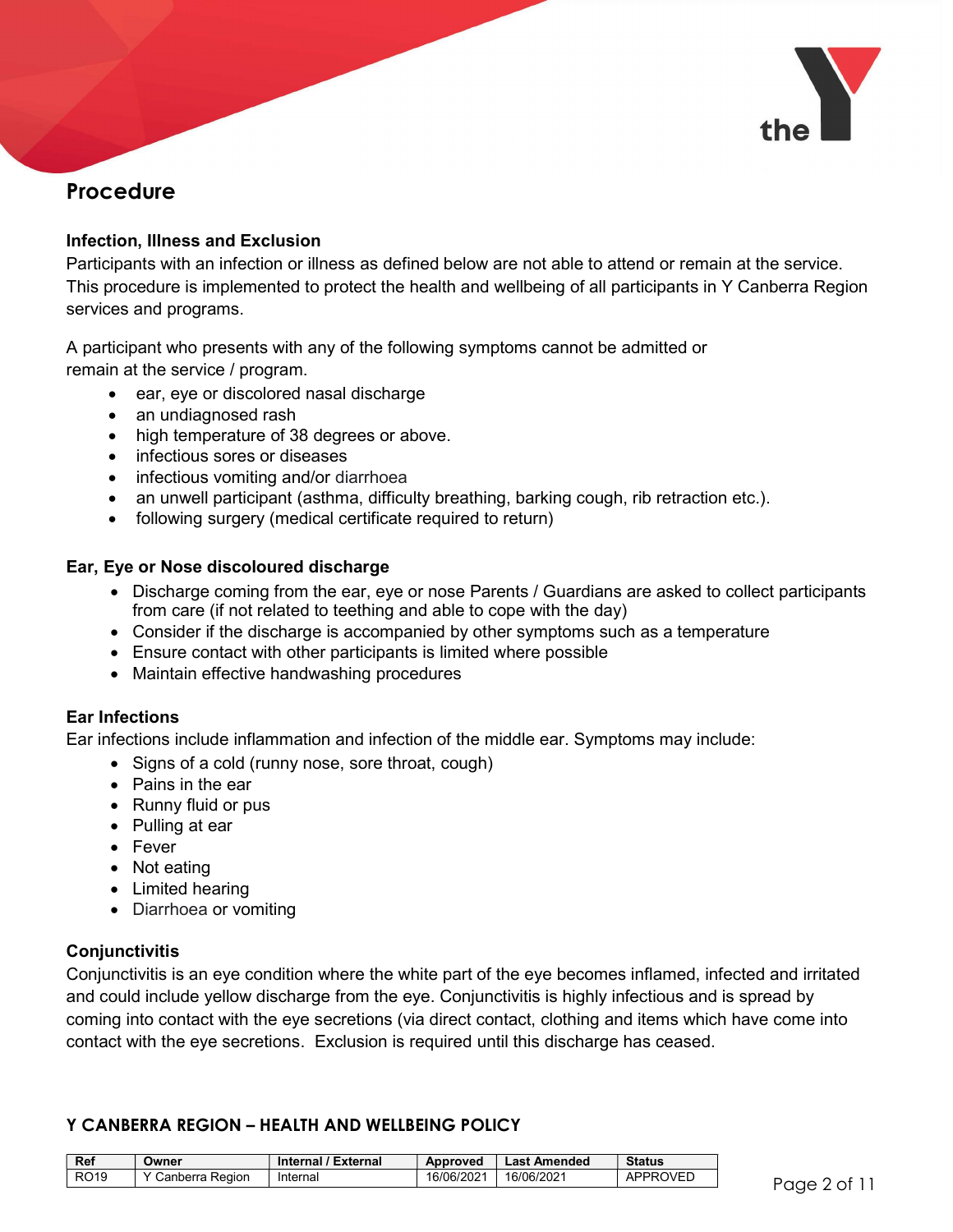

#### Rashes

Rashes are common and caused by viral infections however are not always infectious. Y People will take note of the rash in addition to the signs and symptoms of possible illness to assess the participants wellbeing.

Rashes are described as:

- Small, red, pin heads
- Fine and lacy
- Large red blotches
- Welts
- **Blisters**
- Raised slightly with small lumps
- Swollen
- Itchy

If a rash is suspected Y People will:

- Take the participants temperature for signs of illness
- Contact the Parent / Guardian or emergency contact
- Advise Parent / Guardian to seek medical advice
- Request Parents / Guardians to advise Y Canberra Region (individual service supervisor / manager) of medical diagnosis, discuss and inform of any exclusion period.

#### Hand, foot and mouth disease

Hand, foot and mouth disease is a common viral infection. The symptoms include tiny blisters appearing on different parts of the body e.g. nappy area, palms of the hands and soles of the feet. Other symptoms may include a fever, sore throat, cough and running nose. Hand, foot and mouth is highly infectious and spread by touch, air and bodily fluids. Parents / Guardians are asked to keep participants at home until the blisters are dry and they are feeling well.

#### High Temperatures or Fevers

A High Temperature is a symptom that is often observed in participants. A normal temperature range for participants 0 – 18 year is 36.5°C - 38°C. A Fever is defined as a body temperature higher than 38°C. A fever is not an illness, rather a sign of an illness. Y People will observe and monitor all signs and symptoms of illness to assess the need for collection and / or immediate medical attention e.g.

- Earache
- Difficulty swallowing
- Breathing rapidly
- Rash
- Vomiting / Diarrhoea
- Body pain (neck, head)
- Bulging of the fontanelle (the soft spot on the head in infants)
- Sleepy or drowsy
- Appearing unwell

| <b>Ref</b>  | Owner           | <b>Internal / External</b> | Approved   | Last Amended | <b>Status</b>   |           |
|-------------|-----------------|----------------------------|------------|--------------|-----------------|-----------|
| <b>RO19</b> | Canberra Region | Internal                   | 16/06/2021 | 16/06/2021   | <b>APPROVED</b> | Paae<br>~ |
|             |                 |                            |            |              |                 |           |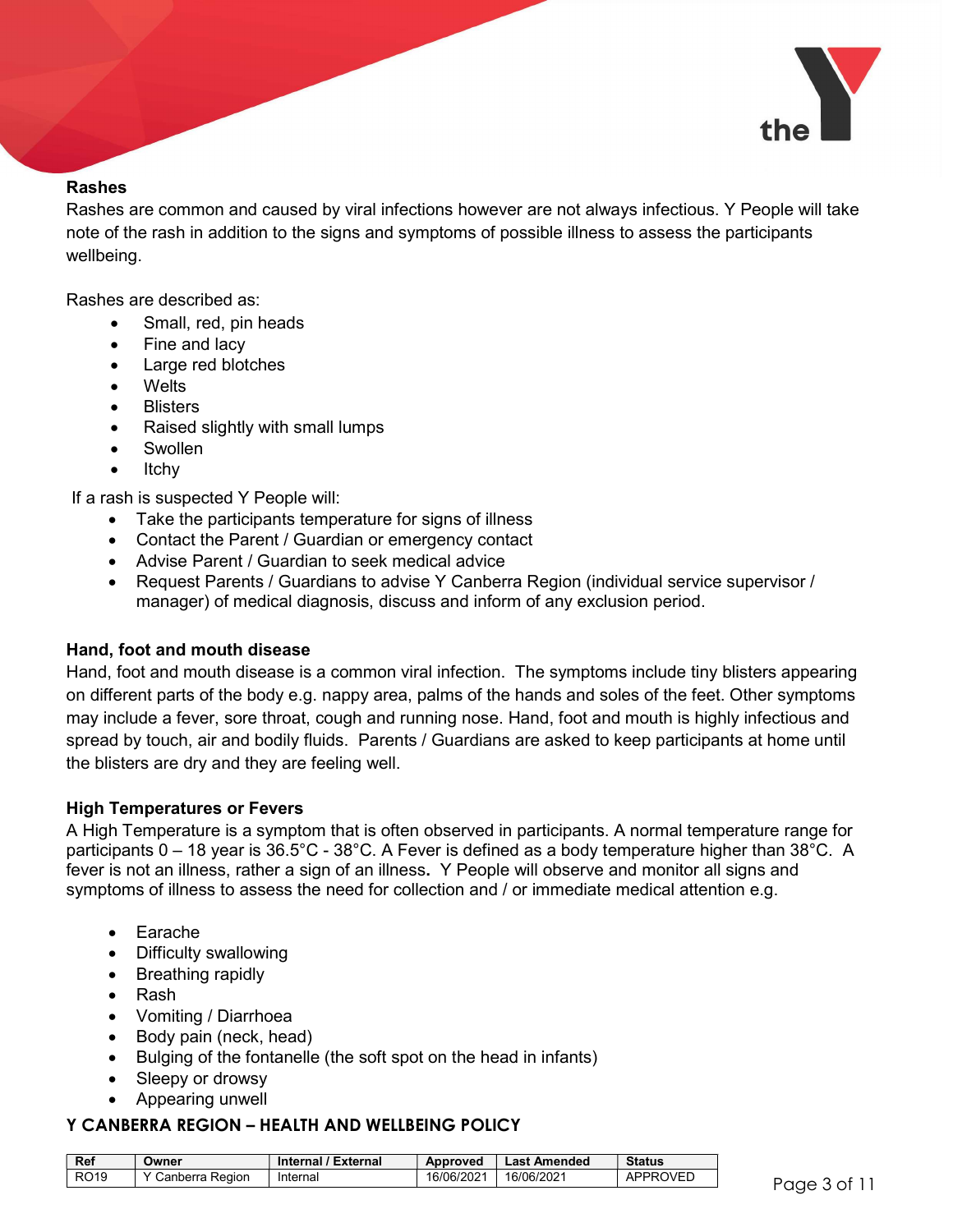

Y People support to reduce a fever by applying First Aid procedures such as:

- Encouraging to drink water
- Removing / assist in the removal of excessive clothing (within the guidelines of Safeguarding Policies)
- Sponging / providing a washer of lukewarm water for the forehead, back of neck and exposed areas of skin

## If after providing First Aid, the temperature remains 38°C or above, Parents / Guardians where able, will be contacted to collect participants

## Panadol / Paracetamol / Ibuprofen and any form of pain relief will not be administered unless prescribed by a Medical Practioner with a supporting chemist label and action plan detailing the illness or condition.

## A 24-hour exclusion period is required after a fever and the administration of pain medication unless medical clearance has been provided.

#### Infectious Sores

Infectious sores are transferred by direct contact with an infected participants body (including through clothing) and bodily fluids. Sores can be described as crusty or moist, mucous, red and raised.

Y People who observe sores on a participant will:

- Contact the Parent / Guardian for collection and advise of any required exclusion period
- Advise Parent / Guardian to seek medical advice
- Request the Parent / Guardian advise the nominated supervisor / manager of diagnosis.
- Share the importance of effective handwashing to reduce the spread of infection.

#### Impetigo (school sores)

School sores are an infection showing flat, yellow, crusty or moist patches or blisters on the skin. They are usually in exposed areas such as the face, arms and legs. School scores are highly infectious and spread by contact with the sores, secretions from the sores either directly, through clothing and by items which have come into contact with the secretions.

#### Infectious Vomiting and Diarrhoea

- Vomiting and Diarrhoea may be an illness triggered by infection and inflammation of the digestive system.
- Prevent dehydration by replacing lost fluids with water.
- Participants remain infectious as long as the organisms are present in the faeces and whether or not they have symptoms.

The exclusion period for vomiting and/or Diarrhoea is until the infectious vomiting and / or Diarrhoea has ceased for a minimum of 24 hours.

| <b>Ref</b>  | Owner           | Internal / External | Approved   | <b>Last Amended</b> | <b>Status</b>   |                |
|-------------|-----------------|---------------------|------------|---------------------|-----------------|----------------|
| <b>RO19</b> | Canberra Region | Internal            | 16/06/2021 | 16/06/2021          | <b>APPROVED</b> | rage<br>$\sim$ |
|             |                 |                     |            |                     |                 | ັ              |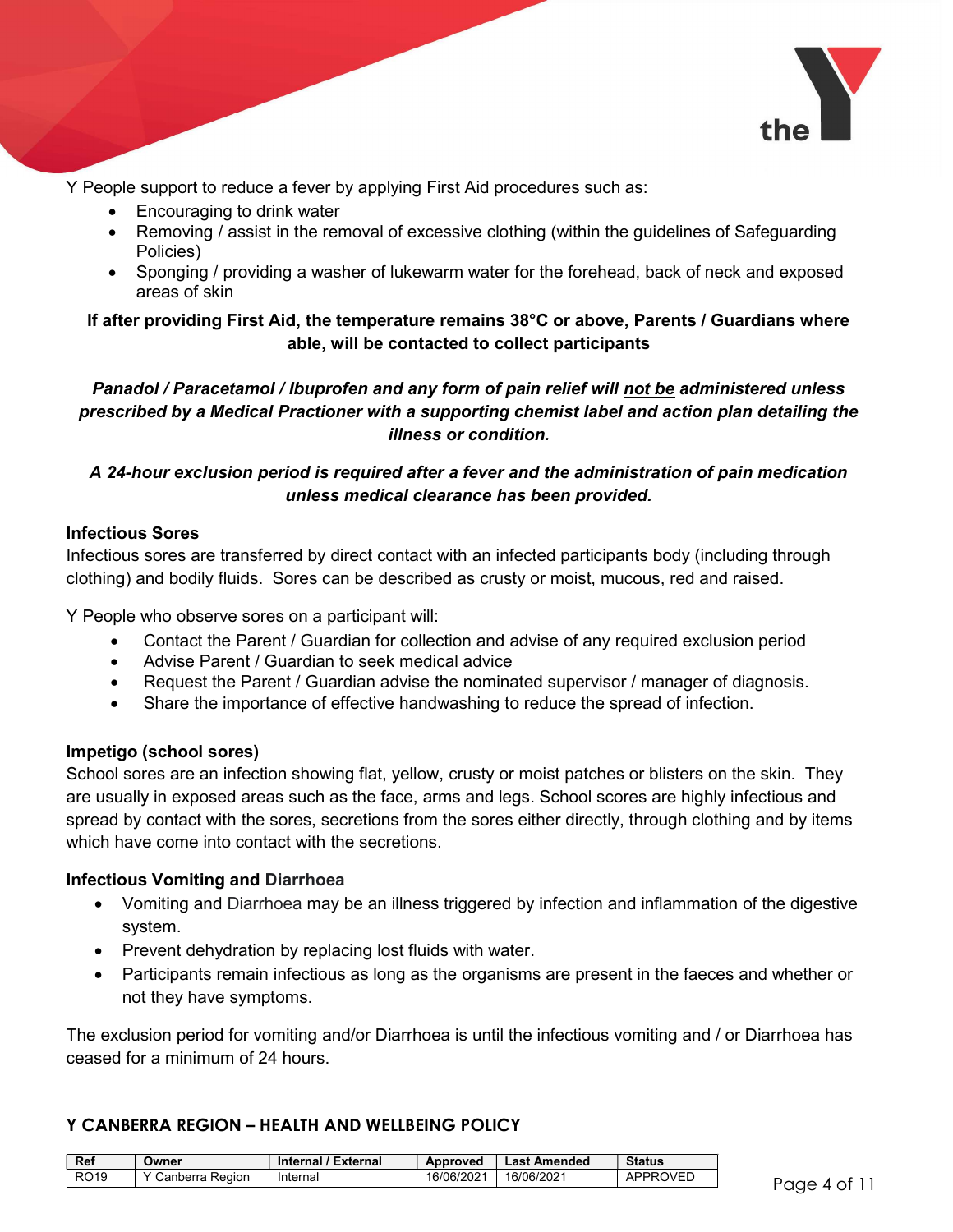

Infectious Diarrhoea or vomiting is considered to be:

- One or more cases depending on the consistency, smell and general wellness of the participant
- One case if there have been other cases noted in the service or community.
- When **vomiting is induced** by excessive coughing

Where a participant has a case of vomiting and / or Diarrhoea Y People will:

- Contact the Parent / Guardian for collection (where able)
- Advise Parent / Guardian to seek medical advice
- Request the Parent / Guardian to advise Y Canberra Region supervisor / manager of medical diagnosis, discuss and inform of any exclusion period.
- Emphasise the importance of effective handwashing to reduce the spread of infection.

#### Exclusion is required until vomiting and /or Diarrhoea has ceased for a minimum of 24 hours or as advised by ACT / NSW Health Department

#### The Unwell Child

Often participants are unwell but do not display specific signs and symptoms that require exclusion. Under these circumstances an unwell participant is better off at home.

A participant will be considered to be unwell by a Y Person if they display any of the following:

- Inability to cope with the routine, play and general experiences of the day.
- Displaying emotional behaviours that are not typical of the participant.
- Not eating or drinking
- Advising Y People of illness or being unwell over a period of time

Prior to contacting the Parent / Guardian for collection the following steps are taken by the educator.

- observe the participant in their environment to determine the ability to engage in the experiences offered
- assess the participants emotional well being
- monitor the participant's ability to socialise, cooperate and engage with others

#### The Manager / Supervisor's decision on the wellness of a participant is final.

#### If required, to support the health and wellbeing of Y People and its participants the Parent / Guardian / Authorised Person will be required to collect the participant in a prompt time frame.

#### Following Surgery

As participants return from surgery / medical treatment it is important that Y People place their safety and wellbeing as a priority. Following surgery / medical treatment participants should not return if:

- fracture or broken bone is unstable.
- their wound or similar excludes them from engaging in play and experiences
- A medical certificate is required stating the participant is fit to return and be involved in the program.

| <b>Ref</b>  | Owner             | Internal / External | Approved   | <b>Last Amended</b> | <b>Status</b>   |                  |
|-------------|-------------------|---------------------|------------|---------------------|-----------------|------------------|
| <b>RO19</b> | ' Canberra Region | Internal            | 16/06/2021 | 16/06/2021          | <b>APPROVED</b> | Page 5<br>$\sim$ |
|             |                   |                     |            |                     |                 |                  |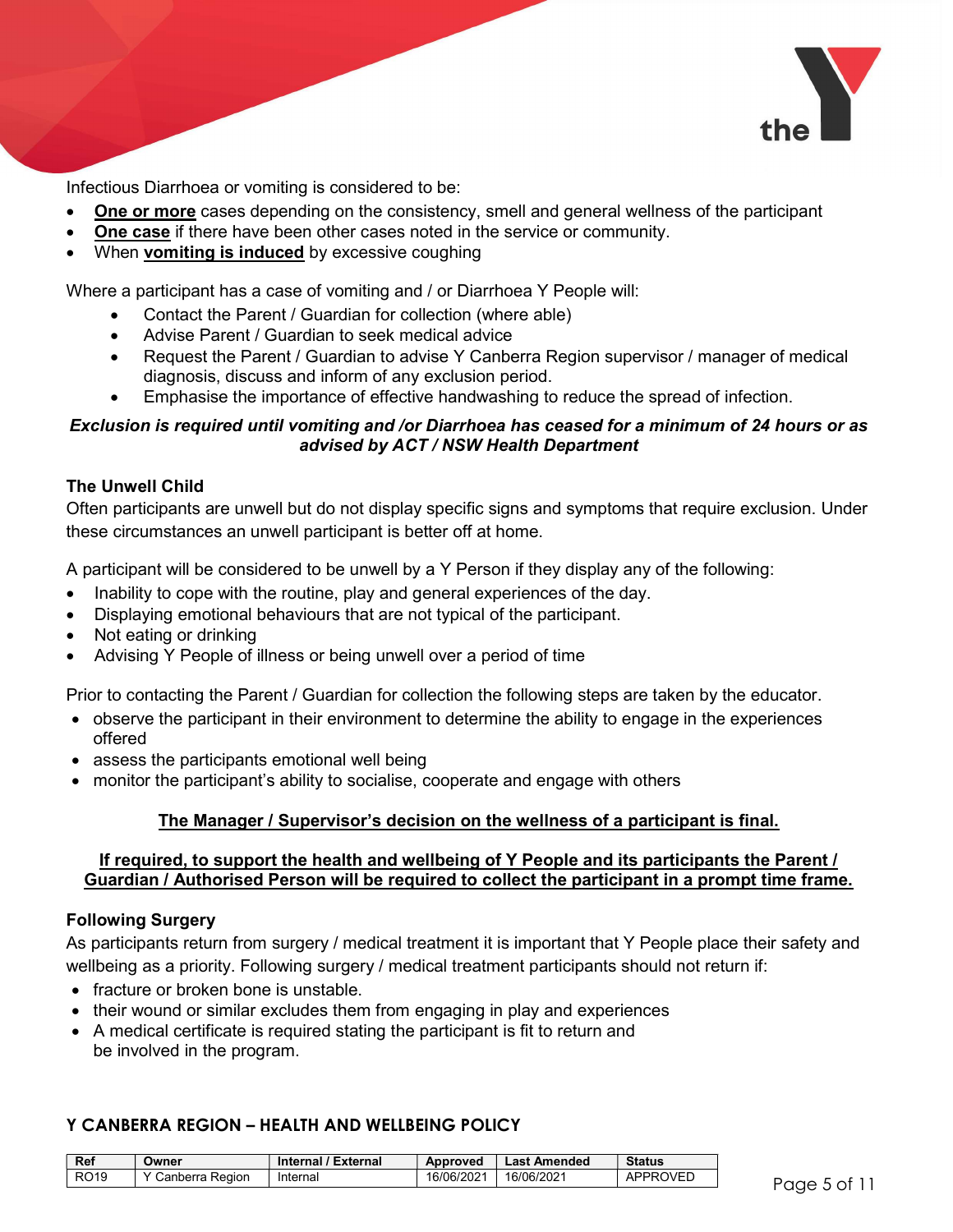

#### Coronavirus (COVID – 19)

COVID-19 is a new disease, so there is no existing immunity in our community. This means that COVID-19 could spread widely and quickly. To help reduce the spread and protect those who are most at risk it is important we take the recommended steps to protect all Y Canberra Region and their participants.

COVID-19 is spread from contaminated droplets which spread by coughing or sneezing, or by contact with contaminated hands, surfaces or objects. People with COVID-19 may experience symptoms such as fever, flu-like symptoms such as coughing, sore throat, fatigue and shortness of breath. If participants of our programs are unwell with cold and flu symptoms, have travelled recently in a high risk area, countries or have been in close contact with someone who is a confirmed case of COVID-19 they are excluded from the YMCA Canberra services.

#### Steps to take if a Y Person or participant show signs or symptoms of COVID-19:

- Stay home from the service
- Call your service Nominated Supervisor / Manager
- Seek medical advice immediately
- Self-isolate for 14 days or until such time as the symptoms clear and / or they have been certified as fit to return to work.

#### Coronavirus is reduced by conducting effective hygiene practices:

- Cover your coughs and sneezes with your elbow or a tissue
- Dispose of tissues properly
- Wash hands with soap and water, including before and after eating and after going to the toilet.
- Use alcohol-based hand sanitisers
- Clean and disinfect surfaces regularly.

| <b>Ref</b>  | Owner             | Internal / External | Approved   | <b>Last Amended</b> | <b>Status</b>   |                |
|-------------|-------------------|---------------------|------------|---------------------|-----------------|----------------|
| <b>RO19</b> | Y Canberra Region | Internal            | 16/06/2021 | 16/06/2021          | <b>APPROVED</b> | rage<br>$\sim$ |
|             |                   |                     |            |                     |                 | ຼ              |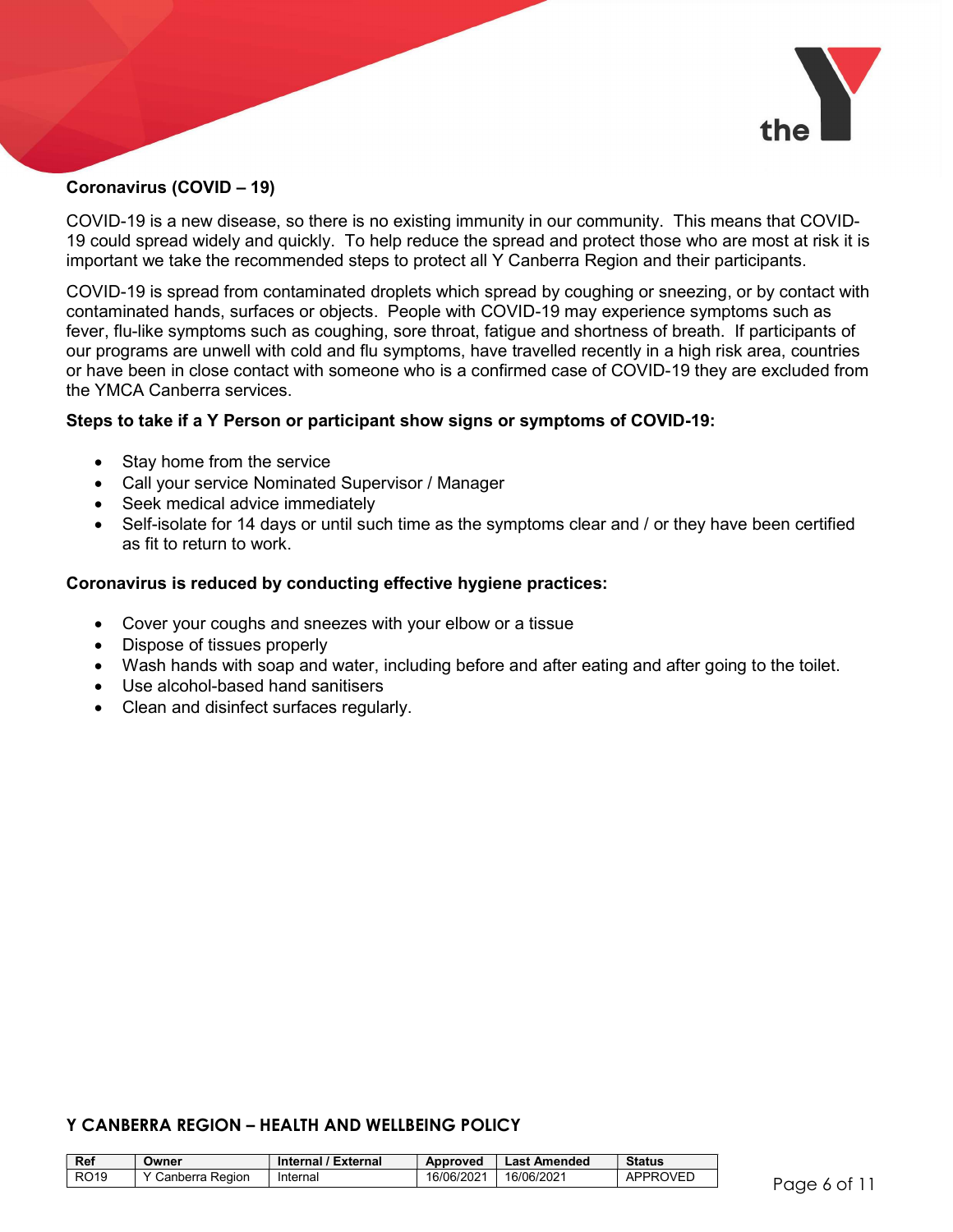

#### Periods of Exclusion for Participants with Infectious Conditions

The Public Health and Wellbeing Regulations 2019 require participants with the following conditions to be excluded from school, preschool, child care or family day care for the periods specified.

## Minimum period of exclusion from primary schools and children's services<sup>1</sup> for infectious diseases cases and contacts

Public Health and Wellbeing Regulations 2019

| <b>Column 1</b> | <b>Column 2</b>                                      | Column 3                                                                                                                                                                                                                     | Column 4                                                                                                                                                         |
|-----------------|------------------------------------------------------|------------------------------------------------------------------------------------------------------------------------------------------------------------------------------------------------------------------------------|------------------------------------------------------------------------------------------------------------------------------------------------------------------|
| <b>Number</b>   | <b>Conditions</b>                                    | <b>Exclusion of cases</b>                                                                                                                                                                                                    | <b>Exclusion of Contacts</b>                                                                                                                                     |
| $\mathbf{1}$    | Chickenpox                                           | Exclude until all blisters have dried.<br>This is usually at least 5 days after<br>the rash appears in unimmunised<br>children, but may be less in<br>previously immunised children                                          | Any child with an immune deficiency (for example,<br>leukaemia) or receiving chemotherapy should be excluded<br>for their own protection. Otherwise not excluded |
| 2               | Conjunctivitis                                       | Exclude until discharge from eyes<br>has ceased                                                                                                                                                                              | Not excluded                                                                                                                                                     |
| 3               | $COVID-19$                                           | Coronavirus                                                                                                                                                                                                                  | Exclude for up to 14 days or until such time as the<br>symptoms clear and / or they have been certified as<br>fit to return to work.                             |
| 4               | Cytomegalovirus (CMV)<br>infection                   | Exclusion is not necessary                                                                                                                                                                                                   | Not excluded                                                                                                                                                     |
| 5               | Diarrhoeal illness*                                  | Exclude until there has not been<br>vomiting or a loose bowel motion<br>for 24 hours                                                                                                                                         | Not excluded                                                                                                                                                     |
| $6\phantom{1}6$ | Diphtheria                                           | Exclude until medical certificate of<br>recovery is received following at<br>least two negative throat swabs,<br>the first not less than 24 hours after<br>finishing a course of antibiotics and<br>the other 48 hours later | Exclude family/household contacts until cleared to return by<br>the Chief Health Officer                                                                         |
| $\overline{7}$  | Glandular fever<br>(Epstein-Barr Virus<br>infection) | Exclusion is not necessary                                                                                                                                                                                                   | Not excluded                                                                                                                                                     |
| 8               | Hand, Foot and Mouth<br>disease                      | Exclude until all blisters have dried                                                                                                                                                                                        | Not excluded                                                                                                                                                     |
| 9               | Haemophilus influenza type<br>b (Hib)                | Exclude until 48 hours after<br>initiation of effective therapy                                                                                                                                                              | Not excluded                                                                                                                                                     |
| 10              | <b>Hepatitis A</b>                                   | Exclude until a medical certificate<br>of recovery is received, but not<br>before 7 days after the onset of<br>jaundice or illness                                                                                           | Not excluded                                                                                                                                                     |
| 11              | <b>Hepatitis B</b>                                   | Exclusion is not necessary                                                                                                                                                                                                   | Not excluded                                                                                                                                                     |
| 12              | <b>Hepatitis C</b>                                   | Exclusion is not necessary                                                                                                                                                                                                   | Not excluded                                                                                                                                                     |
| 13              | Herpes (cold sores)                                  | Young children unable to comply<br>with good hygiene practices should<br>be excluded while the lesion is<br>weeping. Lesions to be covered by<br>dressing, where possible                                                    | Not excluded                                                                                                                                                     |
| 14              | Human immuno-deficiency<br>virus infection (HIV)     | Exclusion is not necessary                                                                                                                                                                                                   | Not excluded                                                                                                                                                     |

| Ref              | Jwner           | Internal / External | Approved   | <b>Last Amended</b> | <b>Status</b> |
|------------------|-----------------|---------------------|------------|---------------------|---------------|
| RO <sub>19</sub> | Canberra Region | Internal            | 16/06/2021 | 16/06/2021          | APPROVEL      |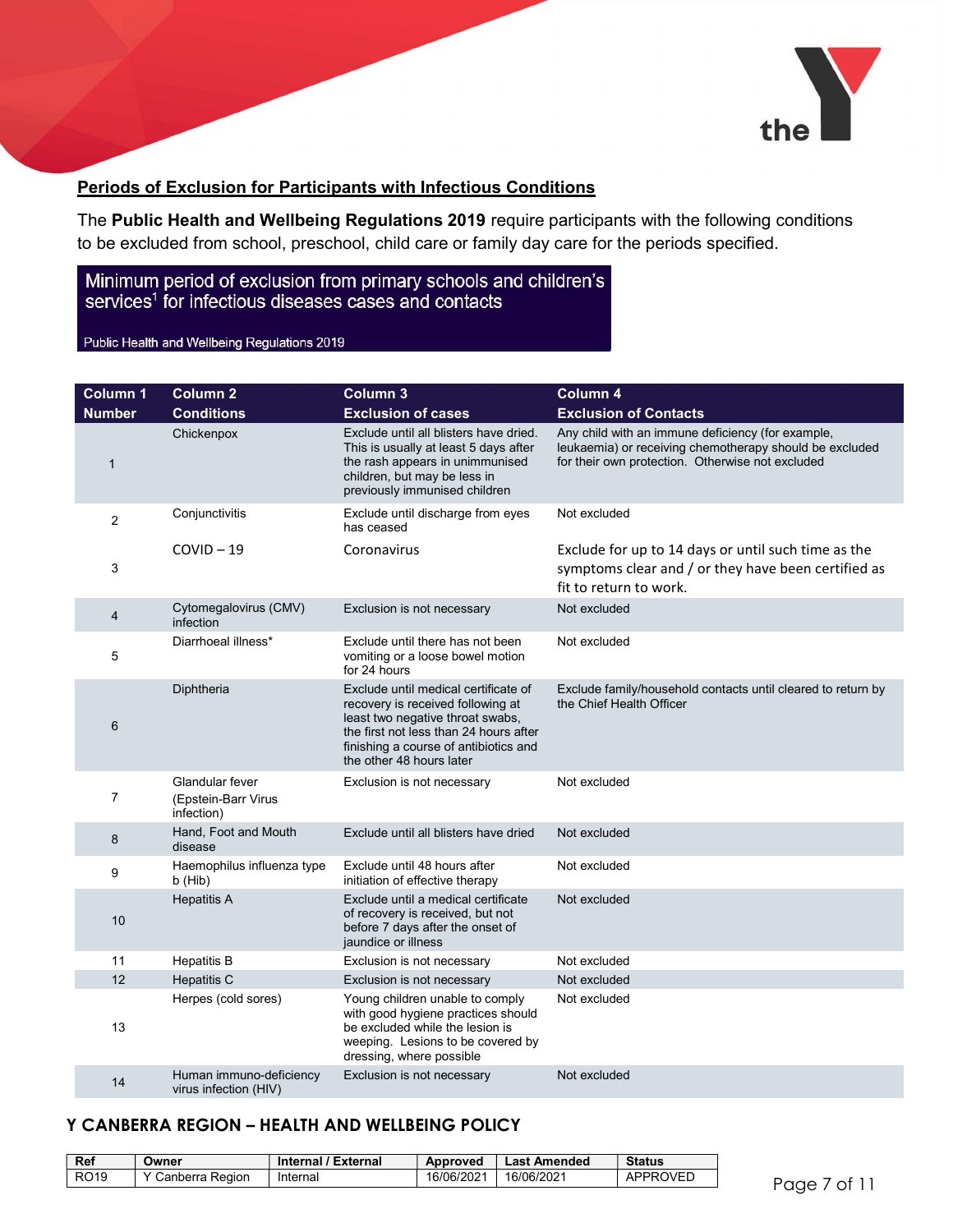

| 15 | Impetigo                                                                 | Exclude until appropriate treatment<br>has commenced. Sores on<br>exposed surfaces must be covered<br>with a watertight dressing              | Not excluded                                                                                                                                                                                                                                                                                                                                                                                          |
|----|--------------------------------------------------------------------------|-----------------------------------------------------------------------------------------------------------------------------------------------|-------------------------------------------------------------------------------------------------------------------------------------------------------------------------------------------------------------------------------------------------------------------------------------------------------------------------------------------------------------------------------------------------------|
| 16 | Influenza and influenza like<br>illnesses                                | Exclude until well                                                                                                                            | Not excluded unless considered necessary by the Chief<br><b>Health Officer</b>                                                                                                                                                                                                                                                                                                                        |
| 17 | Leprosy                                                                  | Exclude until approval to return has<br>been given by the Chief Health<br>Officer                                                             | Not excluded                                                                                                                                                                                                                                                                                                                                                                                          |
| 18 | <b>Measles</b>                                                           | Exclude for at least 4 days after<br>onset of<br>rash                                                                                         | Immunised contacts not excluded. Unimmunised contacts<br>should be excluded until 14 days after the first day of<br>appearance of rash in the last case. If unimmunised contacts<br>are vaccinated within 72 hours of exposure with any<br>infectious case, or received Normal Human Immunoglobulin<br>(NHIG) within 144 hours of exposure of any infectious case,<br>they may return to the facility |
| 19 | Meningitis (bacterial -<br>other than meningococcal<br>meningitis)       | Exclude until well                                                                                                                            | Not excluded                                                                                                                                                                                                                                                                                                                                                                                          |
| 20 | Meningococcal infection                                                  | Exclude until adequate carrier<br>eradication therapy has been<br>completed                                                                   | Not excluded if receiving carrier eradication therapy                                                                                                                                                                                                                                                                                                                                                 |
| 21 | Mumps                                                                    | Exclude for 5 days or until swelling<br>goes down (whichever is sooner)                                                                       | Not excluded                                                                                                                                                                                                                                                                                                                                                                                          |
| 22 | Mollusca contagious                                                      | Exclusion is not necessary                                                                                                                    | Not excluded                                                                                                                                                                                                                                                                                                                                                                                          |
| 23 | Pertussis (Whooping<br>cough)                                            | Exclude the child for 21 days after<br>the onset of cough or until they<br>have completed 5 days of a course<br>of antibiotic treatment       | Contacts aged less than 7 years in the same room as the<br>case who have not received three effective doses of<br>pertussis vaccine should be excluded for 14 days after the<br>last exposure to the infectious case, or until they have taken<br>5 days of a course of effective antibiotic treatment                                                                                                |
| 24 | Poliovirus infection                                                     | Exclude for at least 14 days from<br>onset. Re-admit after receiving<br>medical certificate of recovery                                       | Not excluded                                                                                                                                                                                                                                                                                                                                                                                          |
| 25 | Ringworm, scabies,<br>pediculosis (head lice)                            | Exclude until the day after<br>appropriate treatment has<br>commenced                                                                         | Not excluded                                                                                                                                                                                                                                                                                                                                                                                          |
| 26 | Rubella (German measles)                                                 | Exclude until fully recovered or for<br>at least four days after the onset of<br>rash                                                         | Not excluded                                                                                                                                                                                                                                                                                                                                                                                          |
| 27 | Severe Acute Respiratory<br>Syndrome (SARS)                              | Exclude until medical certificate of<br>recovery is produced                                                                                  | Not excluded unless considered necessary by the Chief<br><b>Health Officer</b>                                                                                                                                                                                                                                                                                                                        |
| 28 | Shiga toxin or Verotoxin<br>producing Escherichia coli<br>(STEC or VTEC) | Exclude if required by the Chief<br>Health Officer and only for the<br>period specified by the Chief Health<br>Officer                        | Not excluded                                                                                                                                                                                                                                                                                                                                                                                          |
| 29 | Streptococcal infection<br>(including scarlet fever)                     | Exclude until the child has received<br>antibiotic treatment for at least<br>24 hours and the child feels well                                | Not excluded                                                                                                                                                                                                                                                                                                                                                                                          |
| 30 | Tuberculosis (excluding<br>latent tuberculosis)                          | Exclude until receipt of a medical<br>certificate from the treating<br>physician stating that the child is<br>not considered to be infectious | Not excluded                                                                                                                                                                                                                                                                                                                                                                                          |
| 31 | Typhoid fever (including<br>paratyphoid fever)                           | Exclude until approval to return has<br>been given by the Chief Health<br>Officer                                                             | Not excluded unless considered necessary by the Chief<br><b>Health Officer</b>                                                                                                                                                                                                                                                                                                                        |

Parents / Guardian's must notify the Nominated Supervisor / Manager as soon as possible when a participant has been in contact with one of the above listed exclusion conditions.

| Ref              | <b>Jwner</b>      | Internal / External | Approved   | <b>Last Amended</b> | <b>Status</b> |
|------------------|-------------------|---------------------|------------|---------------------|---------------|
| RO <sub>19</sub> | Y Canberra Region | Internal            | 16/06/2021 | 16/06/2021          | APPROVED      |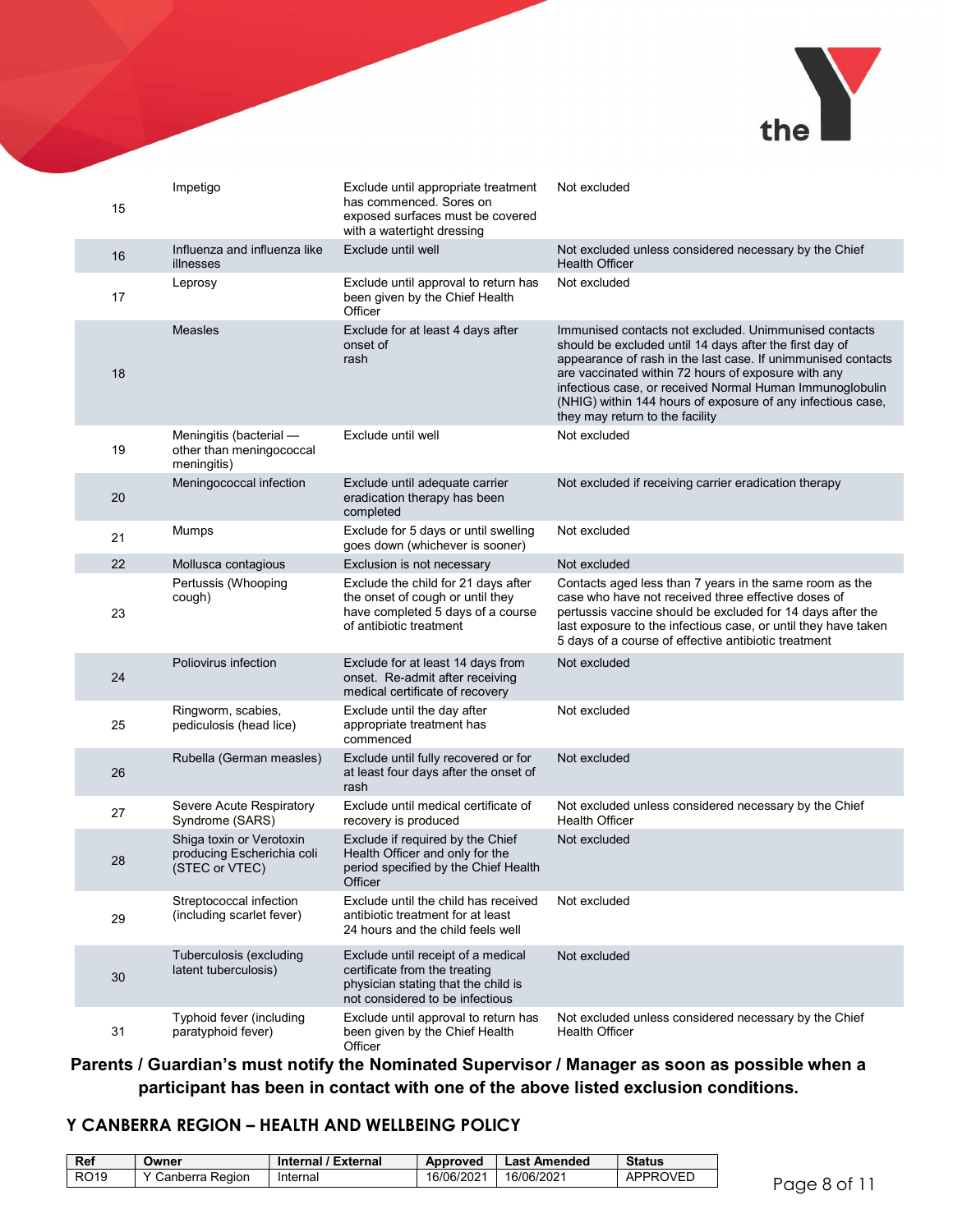

#### Health, Recreation and Accommodation Services (HRA) ONLY

#### Accommodation Duty of Care

**External Hire** – Teachers / Supervisors are responsible and have a duty of care to participating children and young people's health and wellbeing

Internal Programs – Y People are responsible and have a duty of care to children and young people's health and wellbeing

#### The unwell child

An unwell participant displays specific signs and symptoms that man be contagious. In these events they are collected by the parent / guardian (where possible) or they are isolated from the group.

When determining participants wellbeing:

- observe the participant in their environment to determine the ability to engage in the experiences offered
- assess the participants emotional / physical well being
- monitor the participant's ability to socialise, cooperate and engage with others

Isolation of an unwell child depends on circumstances, time of day and room availability e.g.

- If we are informed in the morning, the unwell participant is moved to a new room near supervision, their current room is cleaned during the day and remaining students can stay there
- If we are informed of an evening: the unwell participant will stay in the room and remaining students are relocated to a clean space.

External Hire users are provided with a group pack including local health services and information for an after-hours doctor's service.

Y People at reception are available for advice and/or assistance

Inform Accommodation Services, Y People if guests display symptoms of the following nature: fever, vomiting, Diarrhoea, and/or other flu-like symptoms.

In the interest of public health, we have a minimum 24 – 48-hour exclusion period for any guests displaying symptoms of infectious illness.

Motion sickness: we often have participants who vomit during travel (bus). Applying the  $24 - 48$ hr window here is down to discretion.

ACT Health Protection Services will be contacted in the case of a diagnosed infectious outbreak.

Y people will seek advice from relevant health advisors where required e.g. ACT Health Protection Services, COVID Hotline

| <b>Ref</b>  | Owner           | Internal / External | Approved   | <b>Last Amended</b> | <b>Status</b> |           |
|-------------|-----------------|---------------------|------------|---------------------|---------------|-----------|
| <b>RO19</b> | Canberra Region | Internal            | 16/06/2021 | 16/06/2021          | APPROVED      | rage<br>~ |
|             |                 |                     |            |                     |               |           |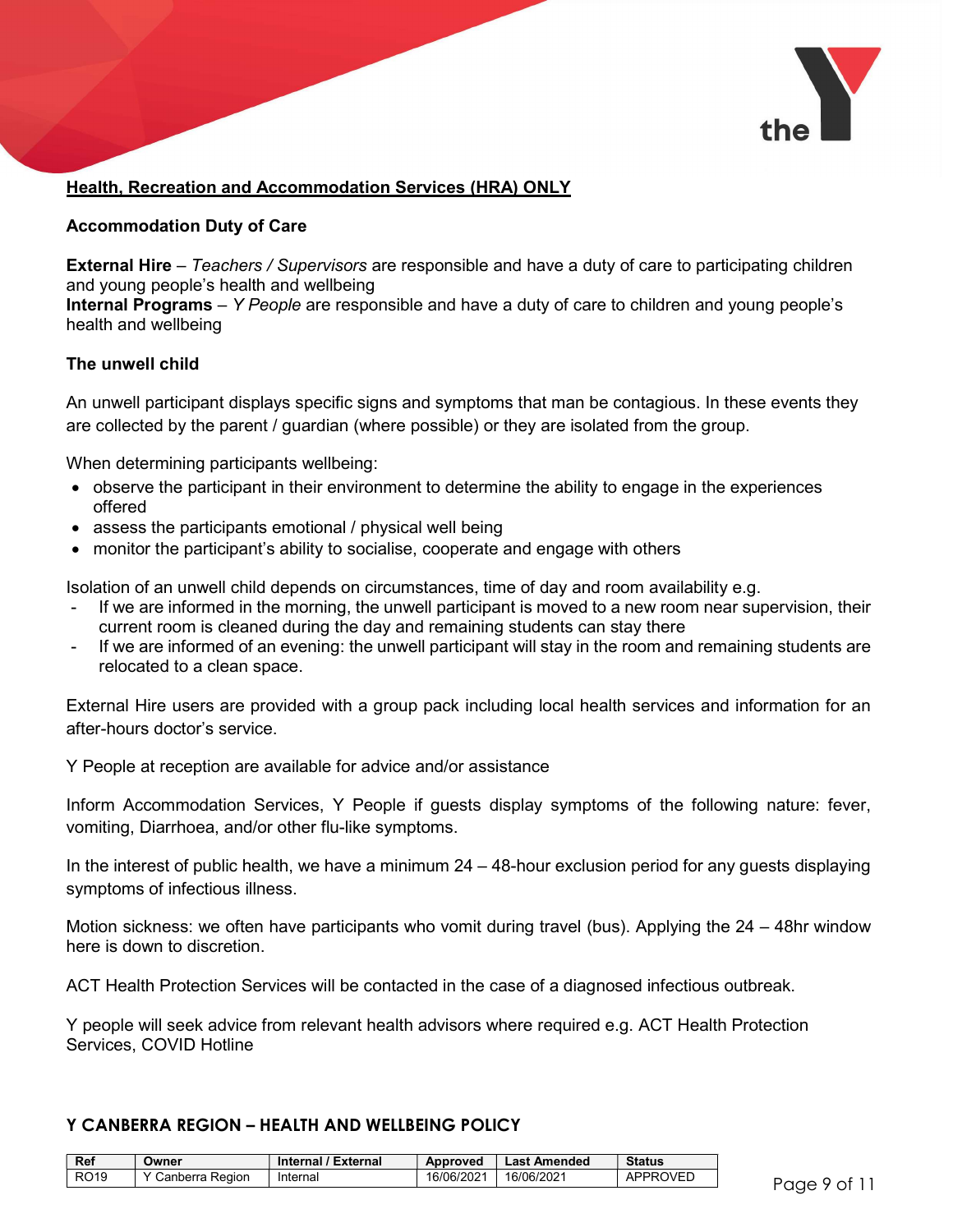

#### Hygiene / Infection Control

High contact cleaning of the Dining Hall is conducted in the event that an incident (vomit) happens during a meal service.

High contact cleaning would be arranged with HK for student rooms. GAVS should be able to provide you with that procedure (similar to COVID procedures).

In the interest in restricting the spread of illness, keep symptomatic guests in their rooms prior to receiving advice from staff members. Non-negotiable exclusion zones include the dining hall and both common rooms. In the event that we have appropriately available rooms, we can look at isolating guests to prevent the spread through cabin groups.

# Scope

The scope of this policy applies to all Y Canberra Region programs including Health, Recreation and Accommodation (HRA), Space Squad (SS) and approved services operating under the Education and Care Services National Regulations (2011). (CS)

| Department / Area                             | <b>Role/Responsibility</b>                                                                                                                                                                                                                                                                                                                                                                                                                                                                                                                                                                                                                                    |
|-----------------------------------------------|---------------------------------------------------------------------------------------------------------------------------------------------------------------------------------------------------------------------------------------------------------------------------------------------------------------------------------------------------------------------------------------------------------------------------------------------------------------------------------------------------------------------------------------------------------------------------------------------------------------------------------------------------------------|
| Supervisor /<br>Manager's                     | Ensure hygiene and exclusion procedures are adhered to.<br>$\bullet$<br>Maintain medical information and immunisation records.<br>$\bullet$<br>Ensure Parents / Guardians are informed of this policy<br>$\bullet$<br>Complete Medical Condition, Dietary, Behaviour Support Requirements Form<br>$\bullet$<br>and update annually or as required.<br>Report outbreaks of illness to relevant health authorities (CS)<br>$\bullet$<br>Inform Parents / Guardians of medical condition outbreaks, exclusion periods<br>$\bullet$<br>and time frames for returning to the service.<br>Ensure Y People are trained in the policy and procedures<br>$\bullet$     |
| <b>Safeguarding, Risk</b><br>and Quality Team | Development, monitoring and review of the policy and procedures<br>$\bullet$<br>Facilitate policy and procedure training<br>$\bullet$                                                                                                                                                                                                                                                                                                                                                                                                                                                                                                                         |
| <b>Y</b> People                               | Maintain a clean and hygienic environment.<br>$\bullet$<br>Reassure and support participants to feel comfortable<br>$\bullet$<br>Notify the Supervisor / Manager of the participants wellbeing.<br>$\bullet$<br>Contact Parent / Guardian's or emergency contact and request collection of<br>$\bullet$<br>the participant if required. (CS)<br>Maintain supervision until the contacted person arrives (CS)<br>$\bullet$<br>Request Parent / Guardians inform the service / program of any medical<br>diagnosis.<br>Complete the Y Canberra Region reporting procedures as per Illness, Injury,<br>$\bullet$<br>Incident Reporting procedures e.g. SOLV (CS) |

# Roles and Responsibilities

| Ref         | Owner             | Internal / External | <b>Approved</b> | Last Amended | <b>Status</b> |
|-------------|-------------------|---------------------|-----------------|--------------|---------------|
| <b>RO19</b> | Y Canberra Region | Internal            | 16/06/2021      | 16/06/2021   | APPROVED      |